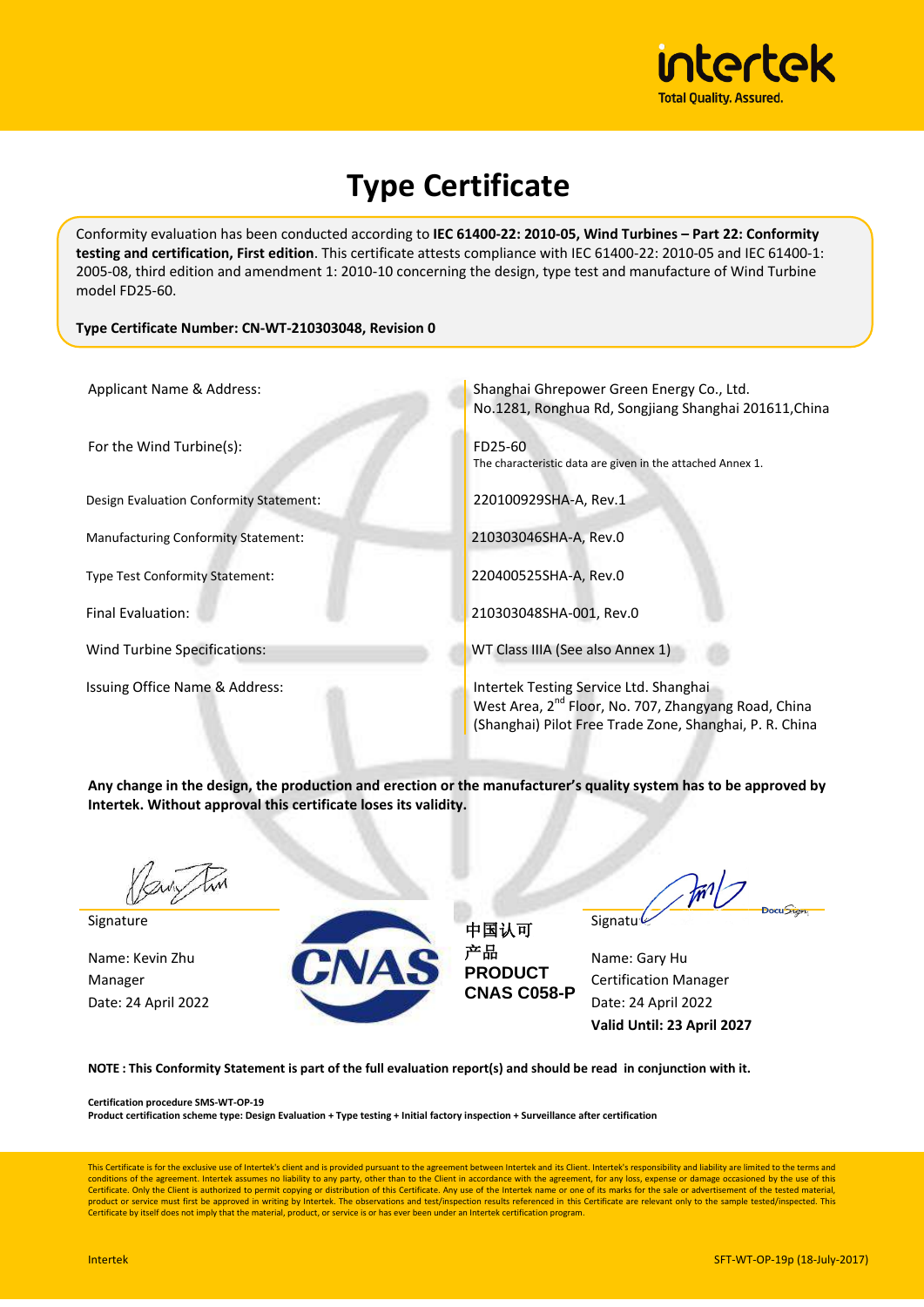

## **Annex 1 to Wind Turbine Type Certificate No: CN-WT-210303048, Revision 0 Wind turbine type specification: (Page 1 of 3)**

#### **Machine Parameters**

| Model:                                                               | FD25-60                                   |
|----------------------------------------------------------------------|-------------------------------------------|
| WT manufacturer and country:                                         | Shanghai Ghrepower Green Energy Co., Ltd. |
| WT class:                                                            | <b>IIIA</b>                               |
| Rated power [kW]:                                                    | 59                                        |
| Rated wind speed Vr [m/s]:                                           | 9                                         |
| Rotor diameter [m]:                                                  | 25                                        |
| Hub height(s) [m]:                                                   | 37                                        |
| Hub height operating wind speed<br>range $Vin - Vout [m/s]$ :        | $3 - 25$                                  |
| Design life time [y]                                                 | 20                                        |
| <b>Wind Conditions</b>                                               |                                           |
| Characteristic turbulence<br>intensity I 15 at Vhub = 15 m/s $[-]$ : | 0.16                                      |
| Annual average wind speed at<br>hub height Vave [m/s]:               | 7.5                                       |
| Reference wind speed Vref [m/s]:                                     | 37.5                                      |
| Mean flow inclination [deg]:                                         | 8                                         |
| Hub height 50-year extreme wind<br>speed Ve50 [m/s]:                 | 52.5                                      |

Kaw Tim

Signature Signature Signature Signature Signature Signature

Name: Kevin Zhu Name: Gary Hu Date: 24 April 2022

m/

Manager **Certification Manager** Certification Manager Date: 24 April 2022

This Certificate is for the exclusive use of Intertek's client and is provided pursuant to the agreement between Intertek and its Client. Intertek's responsibility and liability are limited to the terms and<br>conditions of t product or service must first be approved in writing by Intertek. The observations and test/inspection results referenced in this Certificate are relevant only to the sample tested/inspected. This Certificate by itself does not imply that the material, product, or service is or has ever been under an Intertek certification program.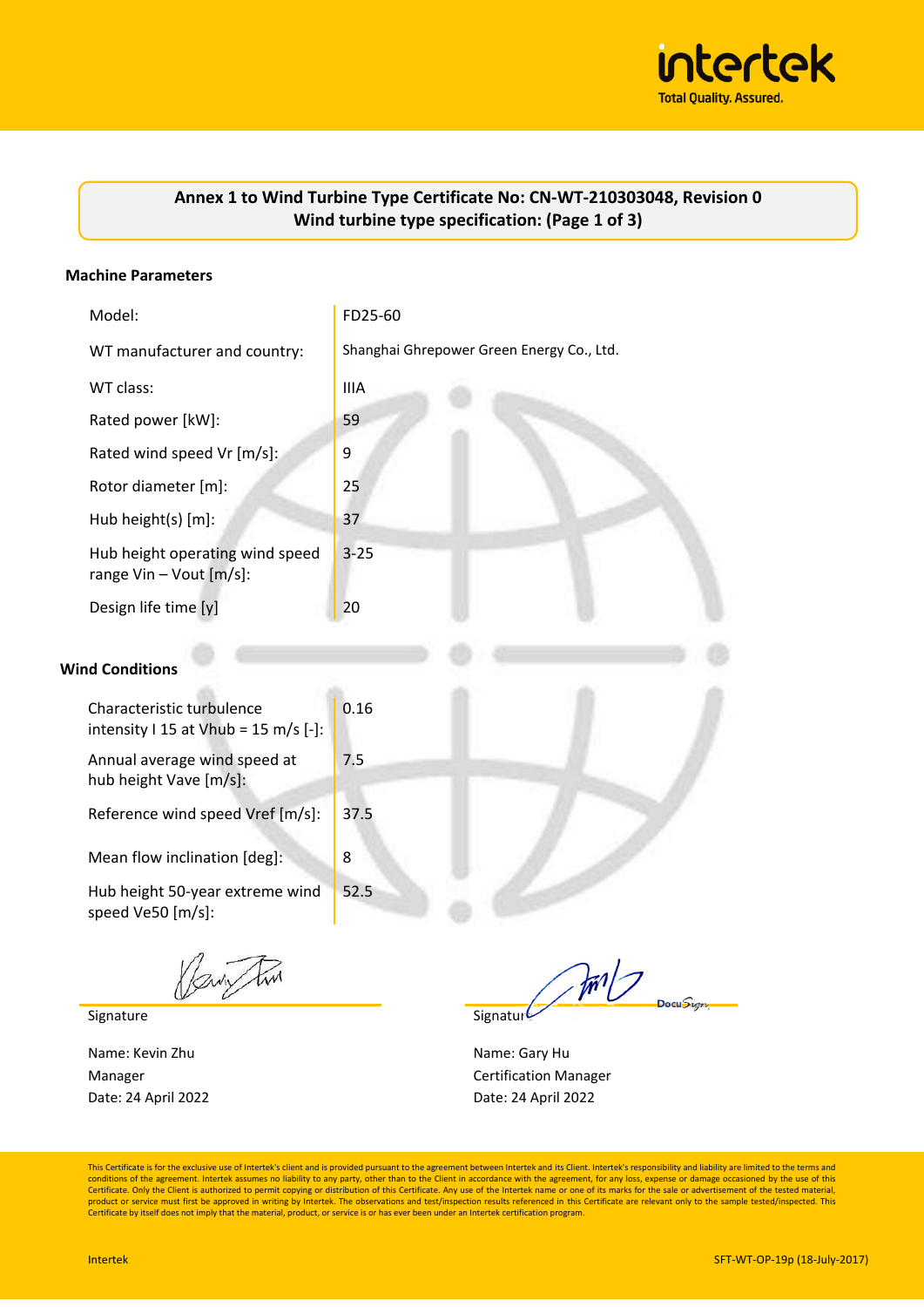

| Annex 1 to Wind Turbine Type Certificate No: CN-WT-210303048, Revision 0 |  |
|--------------------------------------------------------------------------|--|
| Wind turbine type specific: (Page 2 of 3)                                |  |

#### **Electrical Network Connections**

| Normal supply voltage and range [V]:                            | 3 phase; 400(90%~110%)/<br>3 phase; 480(88%~110%) |  |  |
|-----------------------------------------------------------------|---------------------------------------------------|--|--|
| Normal supply frequency and range [Hz]:                         | $50/60(45 \approx 65)$                            |  |  |
| Voltage imbalance [V]:                                          | 2%                                                |  |  |
| Maximum duration of electrical power<br>network outages [days]: | 7                                                 |  |  |
| Number of electrical network outages [1/y]:                     | 20                                                |  |  |
| Other Environmental Conditions (where taken into account)       |                                                   |  |  |

# Design conditions in case of offshore WT (water depth, wave conditions, etc.): Onshore Normal and extreme temperature ranges  $[^{\circ}C]$ :  $\blacksquare$  -10 $^{\circ}C$  to +40 $^{\circ}C$  (Normal) -20°C to +50°C (Extreme) Relative humidity of air  $[\%]$ :  $\qquad \qquad$  ≤100 Air density  $[kg/m<sup>3</sup>]$ : ]]: 1.225 Solar radiation  $[W/m^2]$ : ]: 1000 Description of lightning protection system: Refer to ZY20172510053-FD25 Wind Turbine Specifications for Earthing and Lightning Protection, Rev. V1.00 Earthquake model and parameters: Not applicable Salinity  $[g/m^3]$  :  $\le 0.0001$

Pari Fin

Signature Signature Signature Signature

Name: Kevin Zhu Name: Gary Hu Date: 24 April 2022

 $\mathbb{Z}$  $DocuSign$ 

Manager **Certification Manager** Certification Manager Date: 24 April 2022

This Certificate is for the exclusive use of Intertek's client and is provided pursuant to the agreement between Intertek and its Client. Intertek's responsibility and liability are limited to the terms and conditions of the agreement. Intertek assumes no liability to any party, other than to the Client in accordance with the agreement, for any loss, expense or damage occasioned by the use of this<br>Certificate. Only the Client product or service must first be approved in writing by Intertek. The observations and test/inspection results referenced in this Certificate are relevant only to the sample tested/inspected. This Certificate by itself does not imply that the material, product, or service is or has ever been under an Intertek certification program.